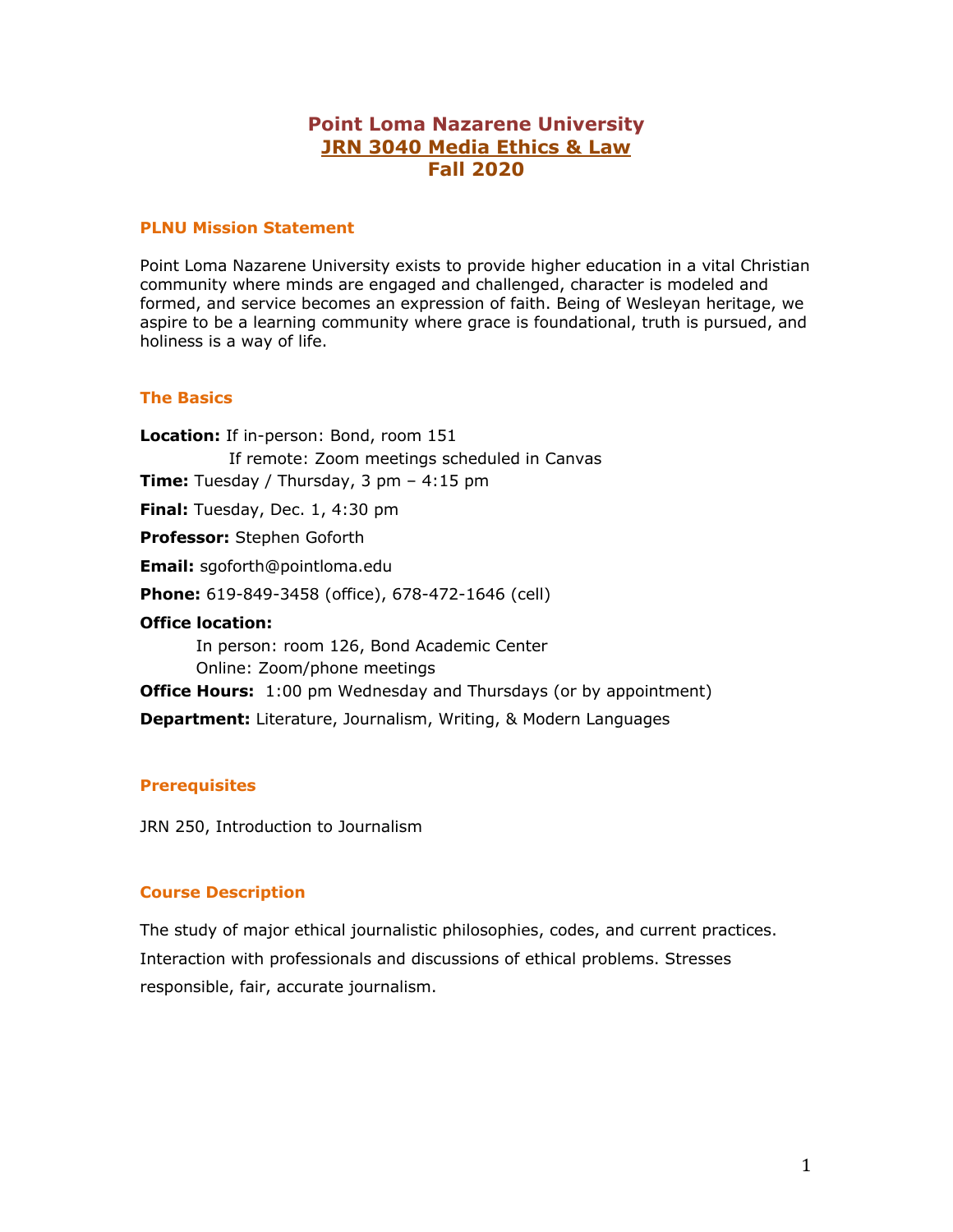## **Multimedia Journalism Program Learning Outcomes (PLOs)**

1. Students will exhibit effective research and reporting practices including the creation (Synthesis) and editing (Application) of a news story based on accepted industry standards and values. [Written Communication, Information Literacy, Critical Thinking]

2. Students will display strong interpretive (Application) analytic (Analysis), and critical thinking skills by writing (Synthesis) news copy clearly and accurately, demonstrating quantitative and qualitative reasoning in forms appropriate to the purpose, medium, and audience. [Written Communication, Information Literacy, Quantitative Reasoning/Literacy]

3. Students will identify (Knowledge) and apply (Application) appropriate ethical and legal standards in their service to their communities and cultures. [Critical Thinking]

4. Employ (Application) delivery skills appropriate to various news performance situations. [Written Communication, Oral Communication]

5. The student will be able to describe (Knowledge) how technologies shape the way people perceive and interact with the world and apply (Application) these digital tools and technologies appropriately for the communications professions in which they work.

[Written Communication, Information Literacy, Critical Thinking, and Quantitative Reasoning]

*The terms inside the brackets indicate the relationship of the learning outcome to WASC's five Core Competencies: Written Communication, Oral Communication, Information Literacy, Critical Thinking, and Quantitative Reasoning. WASC is the organization through which PLNU receives accreditation.* 

## **Course Learning Outcomes**

By the end of this semester, students shall be able to:

- discuss and debate the freedoms and responsibilities of mass media in society.
- identify legal and ethical problems in the media and the systems of shared values and social practices that frame them.
- demonstrate in case studies a systematic approach to making ethical decisions based on sound principles and reasoned analysis.
- formulate and defend ethical standards by which one can operate with Christian integrity as a media practitioner.

#### **Course Credit Hour Information**

In the interest of providing sufficient time to accomplish the stated Course Learning Outcomes, this class meets the PLNU credit hour policy for an one-unit class delivered over 17 weeks. It is anticipated that students will spend a minimum of 37.5 participation hours per credit hour on their coursework. For this course, students will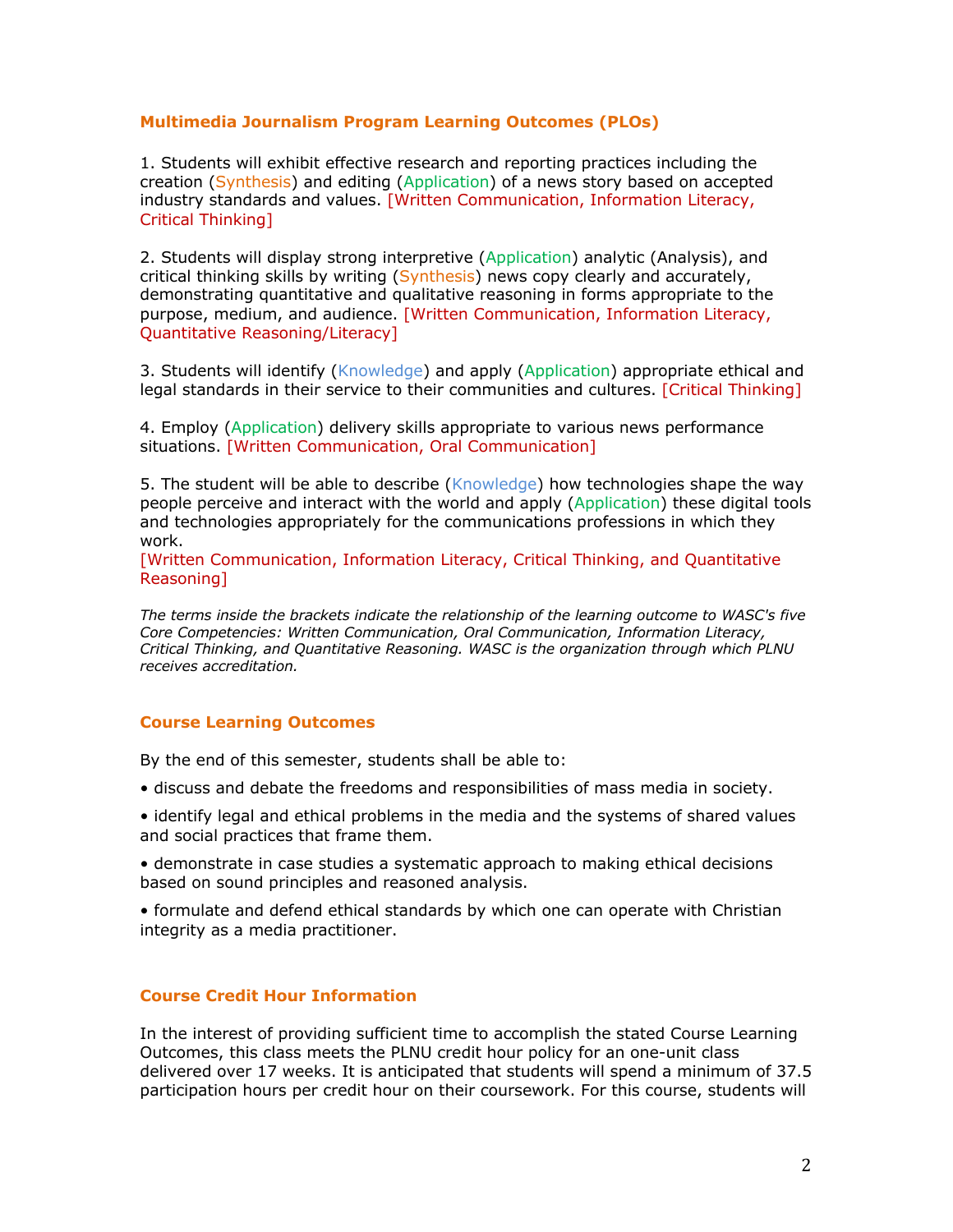spend an estimated 112.5 total hours meeting the course learning outcomes. The time estimations are provided in the Canvas modules.

## **State Authorization**

State authorization is a formal determination by a state that Point Loma Nazarene University is approved to conduct activities regulated by that state. In certain states outside California, Point Loma Nazarene University is not authorized to enroll online (distance education) students. If a student moves to another state after admission to the program and/or enrollment in an online course, continuation within the program and/or course will depend on whether Point Loma Nazarene University is authorized to offer distance education courses in that state. It is the student's responsibility to notify the institution of any change in his or her physical location. Refer to the map on State Authorization to view which states allow online (distance education) outside of California.

## **Grading**

Total points obtained on each of the areas listed in grading will be converted based on the indicated percentage and your final grade will be computed based on the following scale:

> A 90 – 100% B 80 – 89% C 70 – 79% D  $60 - 69%$ F Below - 60%

No grades will be given over the phone or by e-mail. Breakdown of Grading Percentages:

| Quizzes and class work         | 50% |
|--------------------------------|-----|
| Attendance and Participation   | 10% |
| Tests (midterm 15%, final 25%) | 40% |

## **Text and Articles**

Articles and links to other material will be posted on Canvas throughout the semester. You will be responsible for knowing the material for tests and completing any assignments given out any day you miss. If you miss an in-class exercise for an unexcused absence, you will be given a zero. These quizzes and exercises cannot be made up unless you have an excused absence.

Our text for the class:

*Ethics: Approaching Moral Decisions: 2nd Edition*, Arthur F. Holmes, (2007) *The Associated Press Stylebook 2019* published by the Associated Press

Recommended for further read: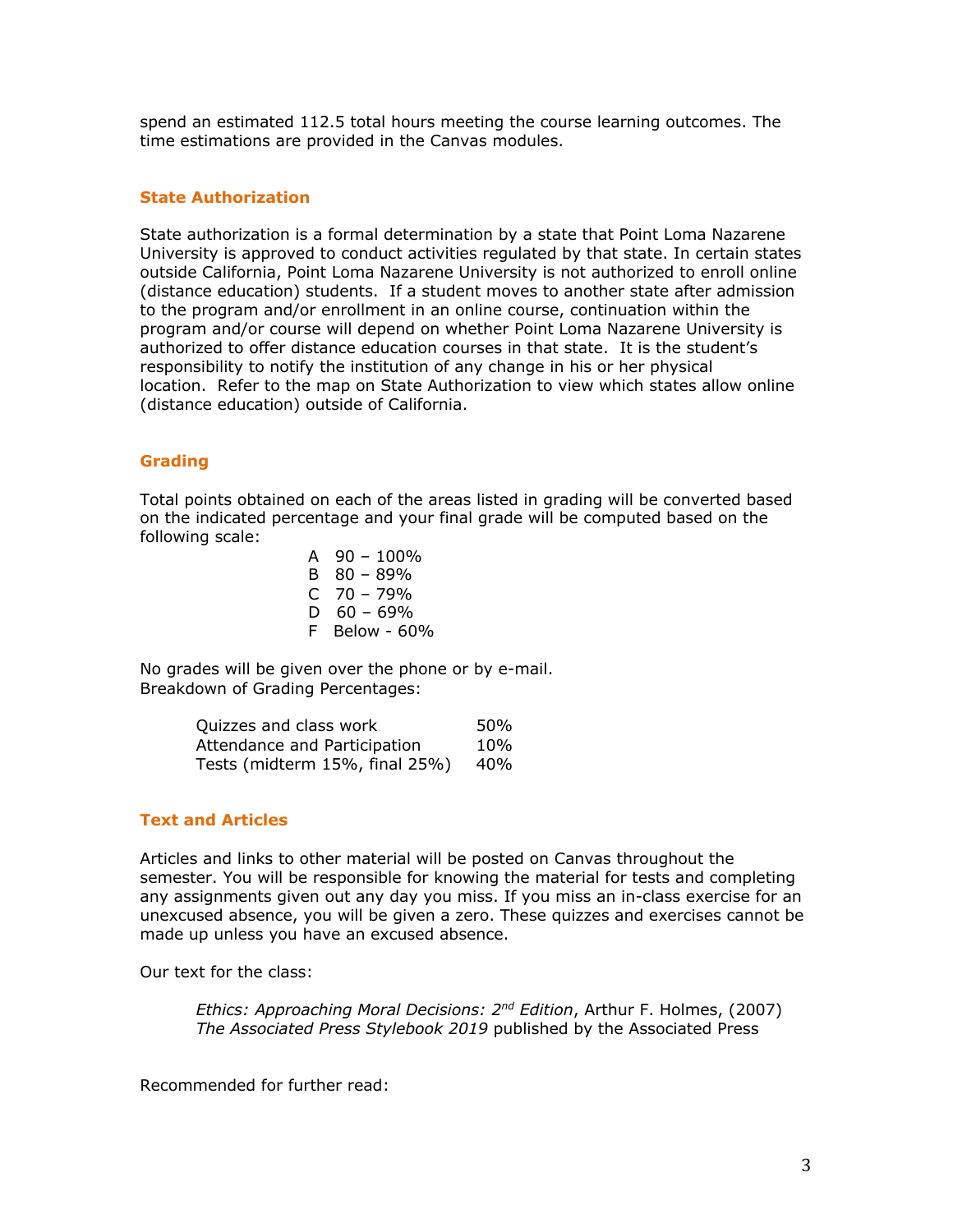*Beyond Bumper Sticker Ethics, An Introduction to Theories of Right and Wrong, Steve Wilkens, 2<sup>nd</sup> Edition, (1995). God & Moral Obligation,* C. Stephen Evans, (2013).

#### **News Awareness**

While a member of this class, you will be treated as a journalist. Get into the flow of news. A journalist should have a basic general knowledge of current events. Be able to identify the major players in the major news stories. Currents events questions could be a part of our quizzes. Be prepared by knowing what's happening in national politics, state news, entertainment, business, international events, etc.

## **Conduct**

When interacting with news sources, act in a professional manner at all times whether in person, through the Internet or over the phone. This includes dressing appropriately for meetings. Your behavior and appearance reflect on our school.

## **LJML Departmental Mission Statement**

Welcome to the Department of Literature, Journalism and Modern Languages. Embodying the core values of a Christian liberal arts education in the Wesleyan theological tradition, and focusing on the power of language and story to shape us and our world, the LJML Department and programs will provide students with knowledge, skills, and experiences to equip them to understand, interpret, analyze, evaluate, and create texts as linguistic and/or artistic expressions of diverse human experiences. We value reading, writing, researching, speaking, and discussing as profound means of participating in the redemptive work of God in all of creation. The following document will provide you with the information sources and information guidelines to University and Departmental policies that apply to all courses taken in this Department.

## **Final Exam Policy**

Successful completion of this class requires taking the final examination on its scheduled day. The final examination schedule is posted on the Class Schedules site. No requests for early examinations or alternative days will be approved.

## **PLNU Copyright Policy**

Point Loma Nazarene University, as a non-profit educational institution, is entitled by law to use materials protected by the U.S. Copyright Act for classroom education. Any use of those materials outside the class may violate the law.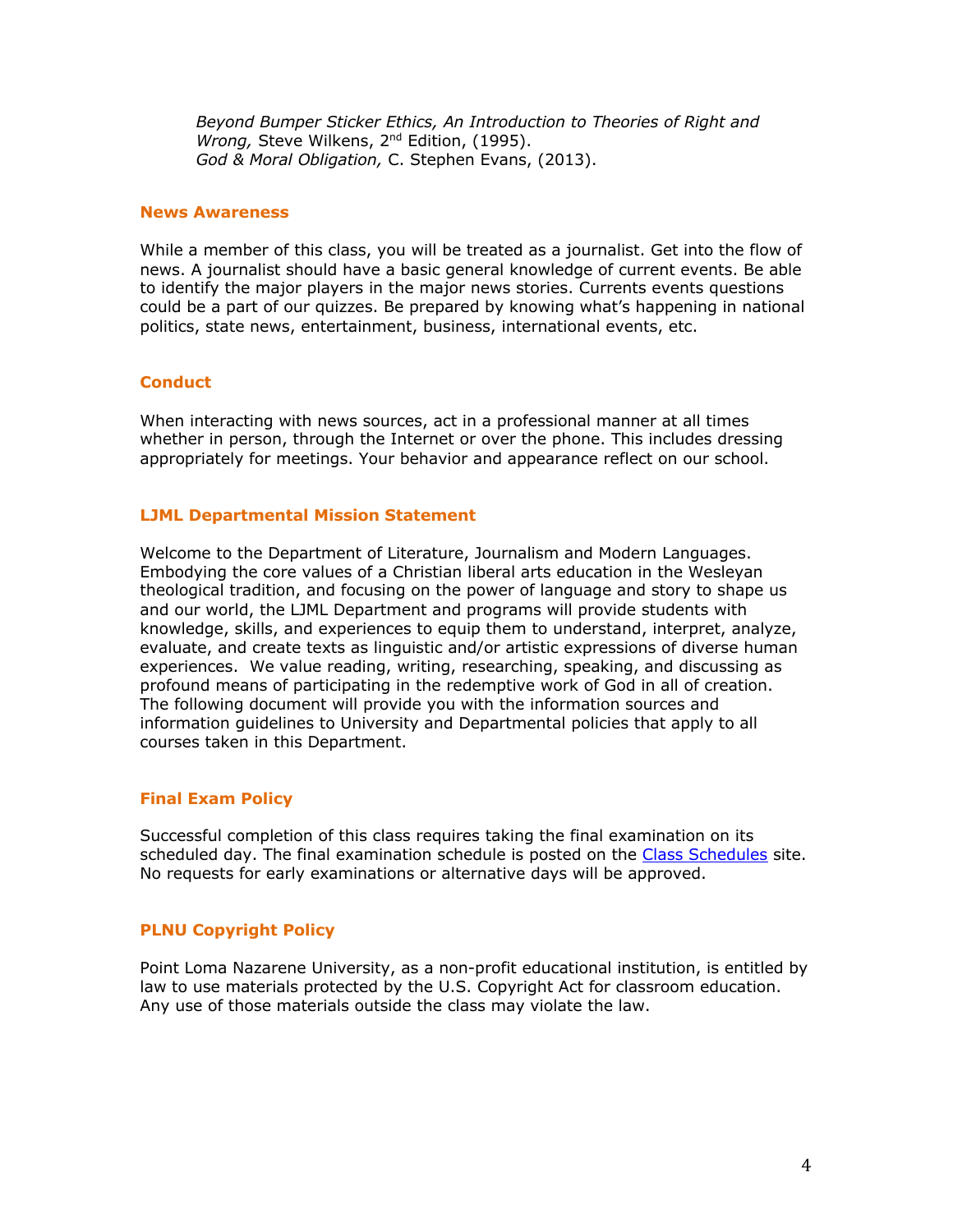#### **PLNU Academic Honesty Policy**

Students should demonstrate academic honesty by doing original work and by giving appropriate credit to the ideas of others. Academic dishonesty is the act of presenting information, ideas, and/or concepts as one's own when in reality they are the results of another person's creativity and effort. A faculty member who believes a situation involving academic dishonesty has been detected may assign a failing grade for that assignment or examination, or, depending on the seriousness of the offense, for the course. Faculty should follow and students may appeal using the procedure in the university Catalog. See Academic Policies for definitions of kinds of academic dishonesty and for further policy information.

#### **Academic Accommodations**

While all students are expected to meet the minimum standards for completion of this course as established by the instructor, students with disabilities may require academic adjustments, modifications or auxiliary aids/services. At Point Loma Nazarene University (PLNU), these students are requested to register with the Disability Resource Center (DRC), located in the Bond Academic Center. (DRC@pointloma.edu or 619-849-2486). The DRC's policies and procedures for assisting such students in the development of an appropriate academic adjustment plan (AP) allows PLNU to comply with Section 504 of the Rehabilitation Act and the Americans with Disabilities Act. Section 504 (a) prohibits discrimination against students with special needs and guarantees all qualified students equal access to and benefits of PLNU programs and activities. After the student files the required documentation, the DRC, in conjunction with the student, will develop an AP to meet that student's specific learning needs. The DRC will thereafter email the student's AP to all faculty who teach courses in which the student is enrolled each semester. The AP must be implemented in all such courses.

If students do not wish to avail themselves of some or all of the elements of their AP in a particular course, it is the responsibility of those students to notify their professor in that course. PLNU highly recommends that DRC students speak with their professors during the first two weeks of each semester about the applicability of their AP in that particular course and/or if they do not desire to take advantage of some or all of the elements of their AP in that course.

## **PLNU Attendance and Participation Policy**

Regular and punctual attendance at all classes is considered essential to optimum academic achievement. If the student is absent from more than 10 percent of class meetings, the faculty member can file a written report, which may result in deenrollment. If the absences exceed 20 percent, the student may be de-enrolled without notice until the university drop date or, after that date, receive the appropriate grade for their work and participation. See Academic Policies in the Undergraduate Academic Catalog. If absences exceed these limits but are due to university excused health issues, an exception may be granted.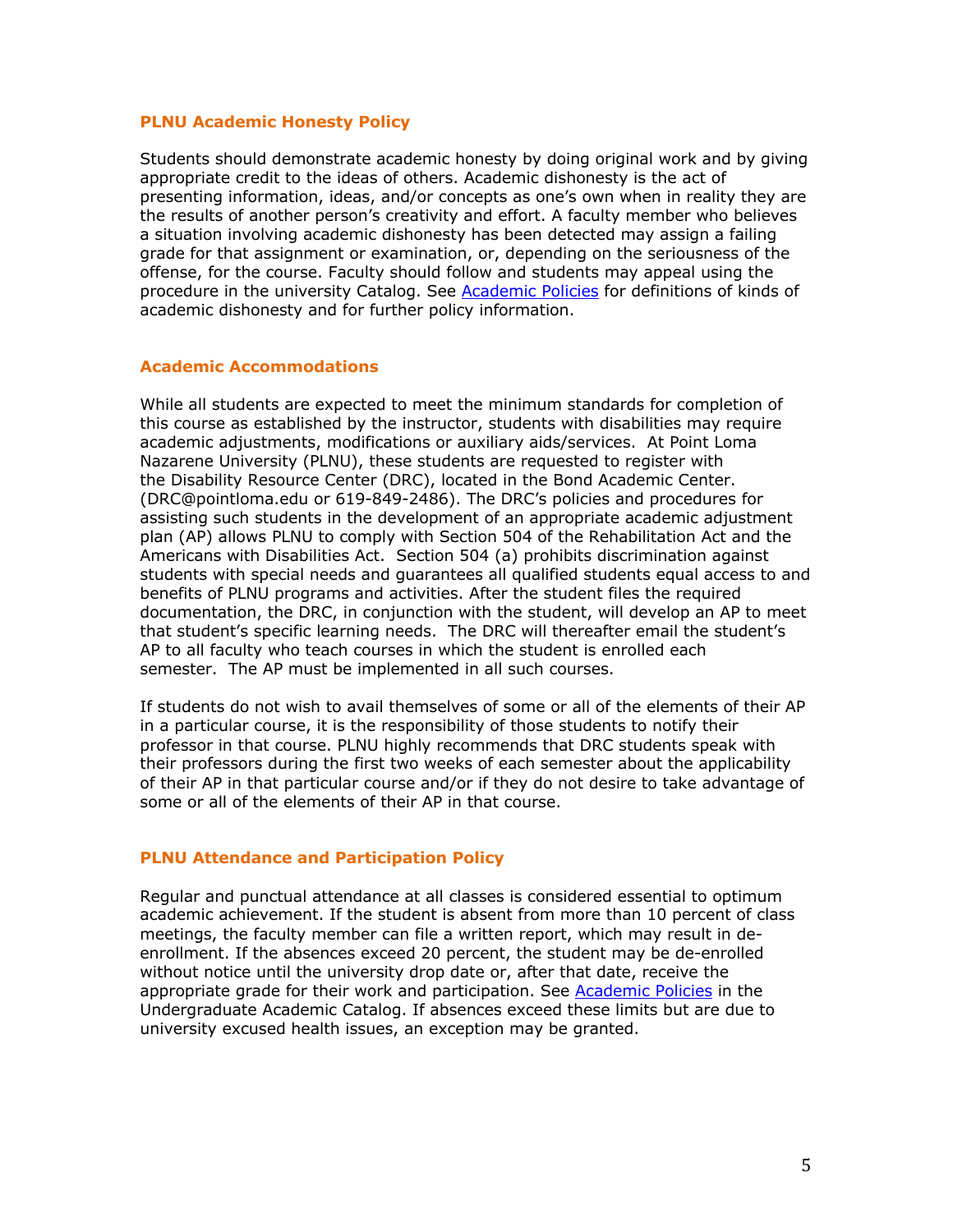#### **Asynchronous Attendance/Participation Definition**

A day of attendance in asynchronous content is determined as contributing a substantive note, assignment, discussion, or submission by the posted due date. Failure to meet these standards will result in an absence for that day. Instructors will determine how many asynchronous attendance days are required each week.

#### **Use of Technology**

In order to be successful in the online environment, you'll need to meet the minimum technology and system requirements; please refer to the *Technology and System Requirements* information. Additionally, students are required to have headphone speakers compatible with their computer available to use. If a student is in need of technological resources please contact student-techrequest@pointloma.edu.

Problems with technology do not relieve you of the responsibility of participating, turning in your assignments, or completing your class work.

#### **JRN3040 Attendance Policy**

Regular and punctual attendance at all **synchronous** class sessions is considered essential to optimum academic achievement. If the student is absent for more than 10 percent of class sessions (virtual or face-to-face), the faculty member will issue a written warning of de-enrollment. If the absences exceed 20 percent, the student may be de-enrolled without notice until the university drop date or, after that date, receive the appropriate grade for their work and participation. In some courses, a portion of the credit hour content will be delivered **asynchronously** and attendance will be determined by submitting the assignments by the posted due dates. See Academic Policies in the Undergraduate Academic Catalog. If absences exceed these limits but are due to university excused health issues, an exception will be granted.

#### **Asynchronous Attendance/Participation Definition**

A day of attendance in asynchronous content is determined as contributing a substantive note, assignment, discussion, or submission by the posted due date. Failure to meet these standards will result in an absence for that day. Instructors will determine how many asynchronous attendance days are required each week.

## **JRN3040 Participation Policy**

This course requires your active involvement. If you want to learn as much as possible, you should come to class ready to initiate ideas, share relevant experiences, reflect on what others say, and discuss the readings, videos, etc. Strive to see other points of view and consider them critically. As a member of this class you are expected to be respectful toward others and their views, even when they radically oppose your beliefs. Listen respectfully to others but don't shy away from expressing your own ideas. Don't be afraid to wade in and soak up all you can.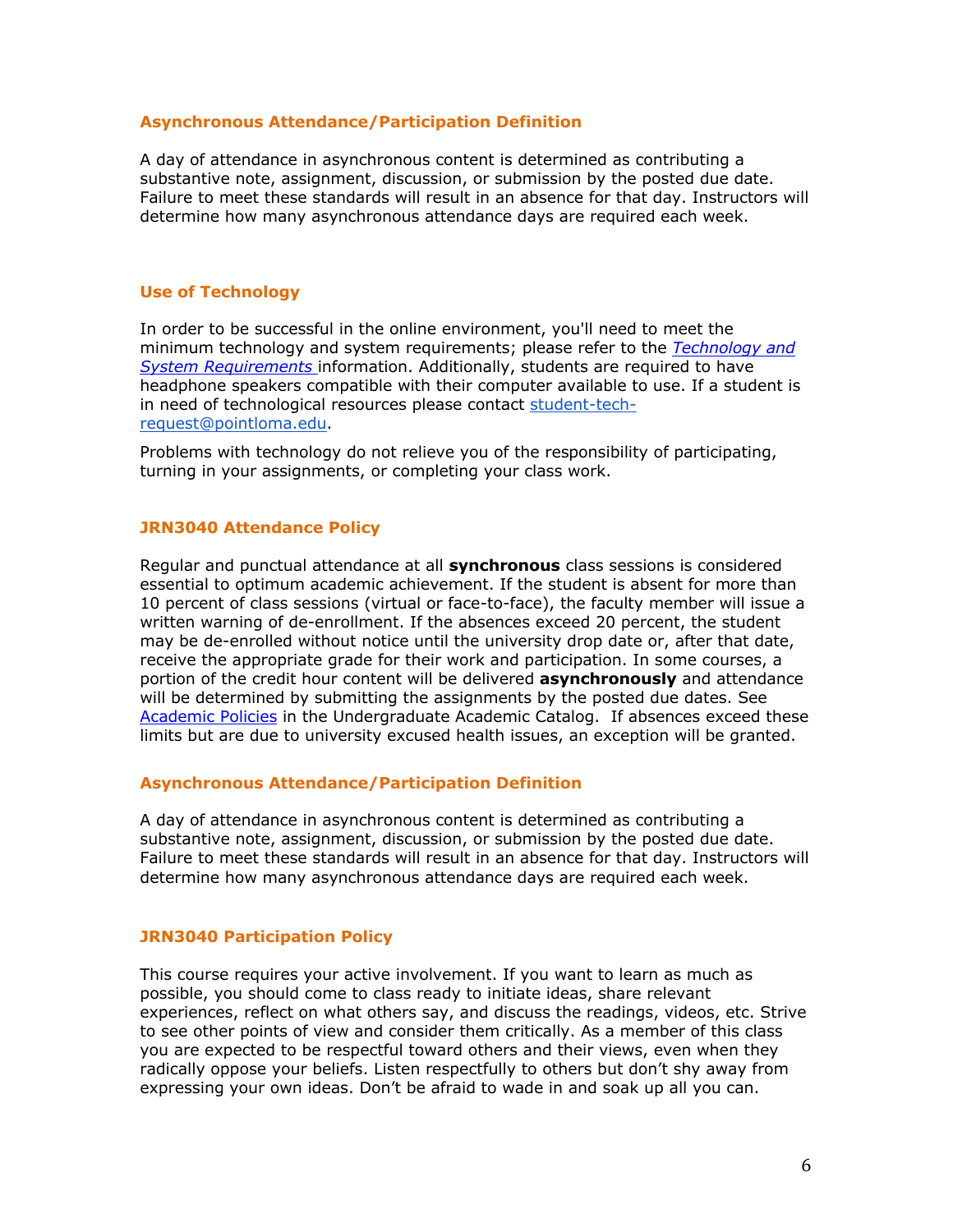I'll be asking your opinion on some controversial issues. I don't want you to simply reflect back what you believe I already think. I want to hear your own opinion. Be ready to not only explain but also defend your positions.

## **Public Discourse**

In this class you will often select your own writing topics. You are encouraged to write on topics that matter to you, and while this can elicit writing that is deeply personal, be prepared to share your work with others. Because of the nature of class discussions and general feedback given to written work and/projects, consider your writing for this class as public discourse.

## **Inclusive Language**

Because the Literature, Journalism, and Modern Language department recognizes the power of language, all public language used in this course, including written and spoken discourse will be inclusive. This standard is outlined by all major academic style guides, including MLA, APA, and Chicago, and is the norm in university-level work.

## **Diversity Statement**

Point Loma Nazarene University is committed to diversity in the classroom, in its publications and in its various organizations and components. Faculty and staff recognize that the diverse backgrounds and perspectives of their colleagues and students are best served through respect toward gender, disability, age, socioeconomic status, ethnicity, race, culture and other personal characteristics. In addition, the department of Literature, Journalism, and Modern Languages is committed to taking a leadership position that calls for promoting a commitment to diversity in and out of the classroom and in the practices of writing, journalism, and the study of literature and languages.

## **Sexual Harassment & Assault**

Federal Law, Title IX, and Point Loma Nazarene University policy prohibits gender discrimination, including sexual harassment, domestic and dating violence, sexual assault, and stalking. Alleged violations can be reported non-confidentially to the University's Title IX Office (619) 849-2479, Third Floor of Nicholson Commons, Room 303. Reports to law enforcement can be made to the PLNU Department of Public Safety (619) 849-2525. For emergencies call 911.

I will seek to keep information you share with me private to the greatest extent possible, but as a professor I have mandatory reporting responsibility to share information regarding sexual misconduct and crimes I learn about to help make our campus a safer place for all.